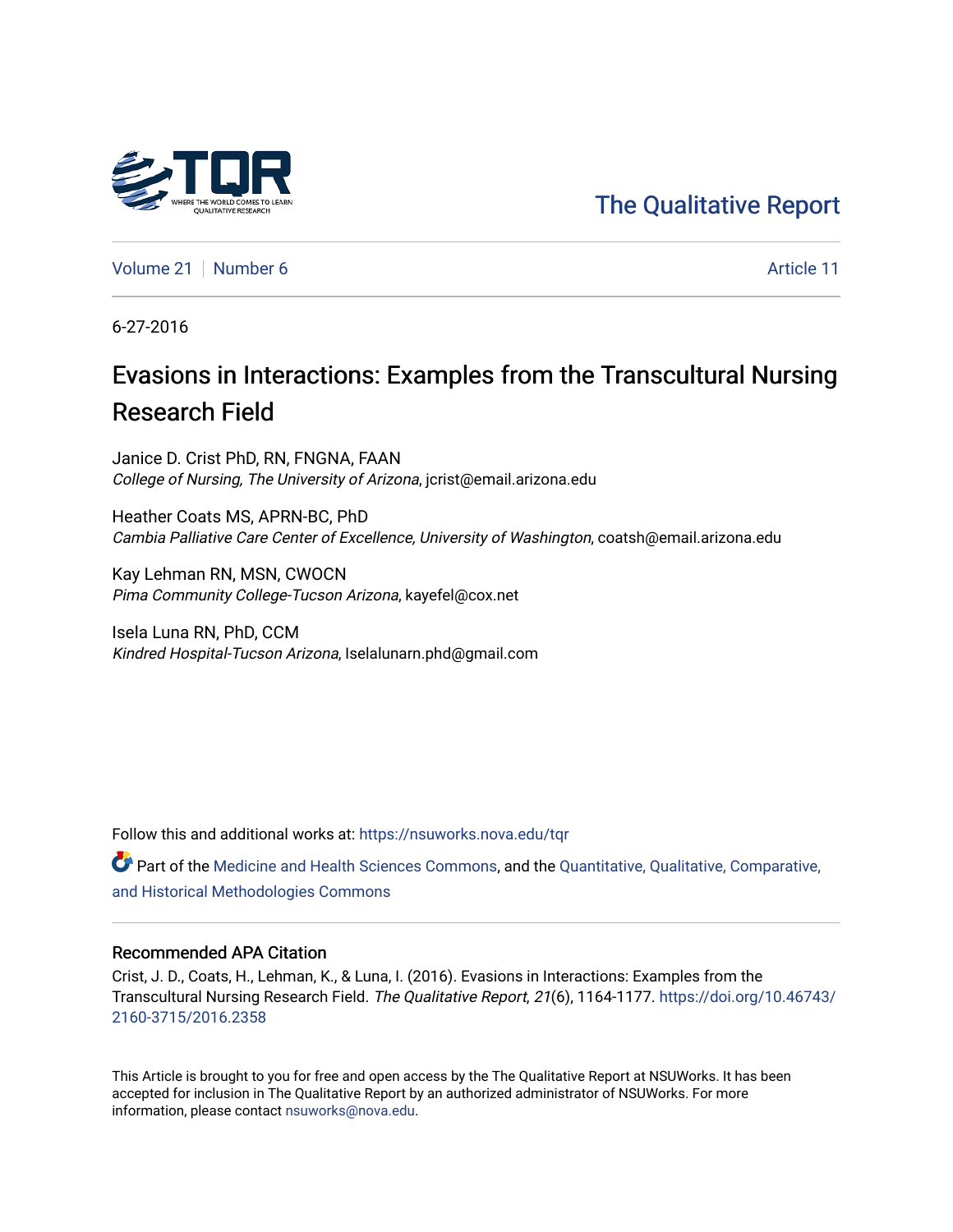

# Evasions in Interactions: Examples from the Transcultural Nursing Research Field

## **Abstract**

Transcultural qualitative research is known for its utility in eliciting in-depth narratives, resulting in increased understanding about cultural phenomena. However, sometimes specific phenomena in the researcher's inquiry are ignored, evaded, or denied; or a seemingly crucial experience demonstrating society's unfairness, which the researcher had been expecting, does not emerge. In this paper, the issue of evasions in narratives is addressed, with two examples in which participants evaded the issue about which they were asked: perceptions of discrimination for aging adults of Mexican descent, and perceptions of living with life-limiting illnesses for aging African American adults. The Ethno-Cultural Gerontological Nursing Model framework's Macro-level factors (climate of stereotypes, attitudes and ascriptions of the majority group) and Group-based influences ("Cultural/historical traditions" and "Cohort influences") organize our thinking about addressing evasions by minority research participants. Four tools synthesized from the literature and our research experiences are recommended: (1) self-assessment of one's own cultural values and lenses, (2) co-collaborating during the data collection and analysis phases, (3) acknowledging the power position of the researcher, and (4) over-reading.

# Keywords

Qualitative Research, Evasions, Vulnerable Populations, Aging Adults, Mexican Descent, African American

#### Creative Commons License



This work is licensed under a [Creative Commons Attribution-Noncommercial-Share Alike 4.0 License](https://creativecommons.org/licenses/by-nc-sa/4.0/).

#### Acknowledgements

The authors gratefully acknowledge funding from the College of Nursing, The University of Arizona, Dean's Research Award; NIH/NHLBI T32 HL 125195-1; and contributions by John B. Haradon, MEd, MSHP.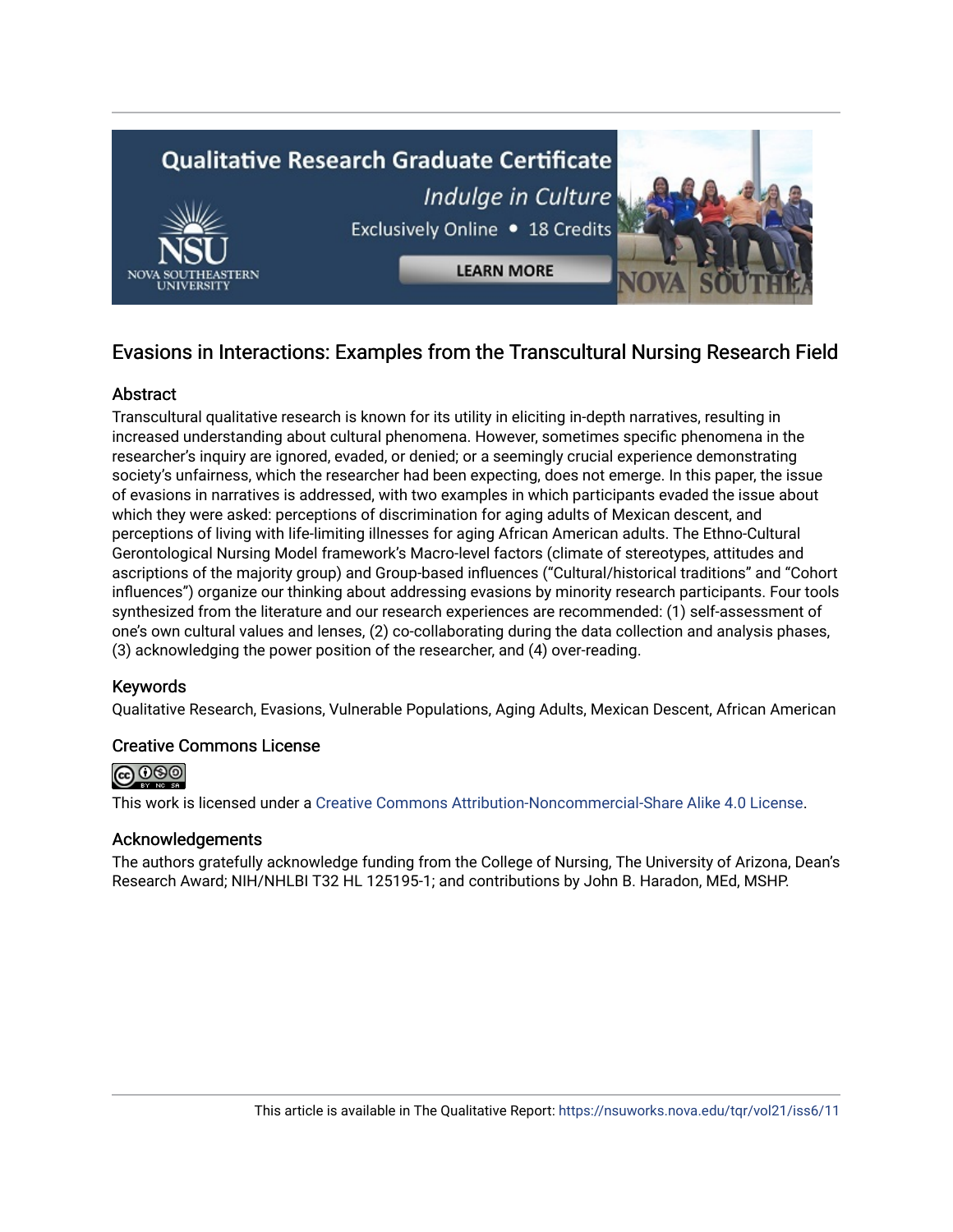

# **Evasions in Interactions: Examples from the Transcultural Nursing Research Field**

Janice D. Crist The University of Arizona, Tucson, Arizona, USA

Heather L. Coats University of Washington, Seattle, Washington, USA

Kay Lehman Pima Community College, Tucson, Arizona, USA

Isela Luna Kindred Hospital, Tucson, Arizona, USA

*Transcultural qualitative research is known for its utility in eliciting in-depth narratives, resulting in increased understanding about cultural phenomena. However, sometimes specific phenomena in the researcher's inquiry are ignored, evaded, or denied; or a seemingly crucial experience demonstrating society's unfairness, which the researcher had been expecting, does not emerge. In this paper, the issue of evasions in narratives is addressed, with two examples in which participants evaded the issue about which they were asked: perceptions of discrimination for aging adults of Mexican descent, and perceptions of living with life-limiting illnesses for aging African American adults. The Ethno-Cultural Gerontological Nursing Model framework's Macrolevel factors (climate of stereotypes, attitudes and ascriptions of the majority group) and Group-based influences ("Cultural/historical traditions" and "Cohort influences") organize our thinking about addressing evasions by minority research participants. Four tools synthesized from the literature and our research experiences are recommended: (1) self-assessment of one's own cultural values and lenses, (2) co-collaborating during the data collection and analysis phases, (3) acknowledging the power position of the researcher, and (4) over-reading. Keywords: Qualitative Research, Evasions, Vulnerable Populations, Aging Adults, Mexican Descent, African American*

*An aging adult from a minority group states during an ethnographic interview that he has never experienced discrimination. Minority patients with lifelimiting illnesses in a narrative analysis study never mention suffering or healing. What is this data telling the researchers? What are the methodological and ethical implications?*

Transcultural qualitative research is known for its utility in eliciting in-depth narratives, resulting in increased understanding about cultural phenomena (Andrews & Boyle, 2012; Barker, 2012; Cameron et al., 2014). However, sometimes specific phenomena in the researcher's inquiry are ignored, evaded, or denied; or a seemingly crucial experience demonstrating societal injustice, which the researcher had been expecting, does not emerge. In this paper, the issue of evasions in narratives is addressed, with two examples from the field; and tools for conducting ethical, culturally sensitive, and rigorous research are recommended.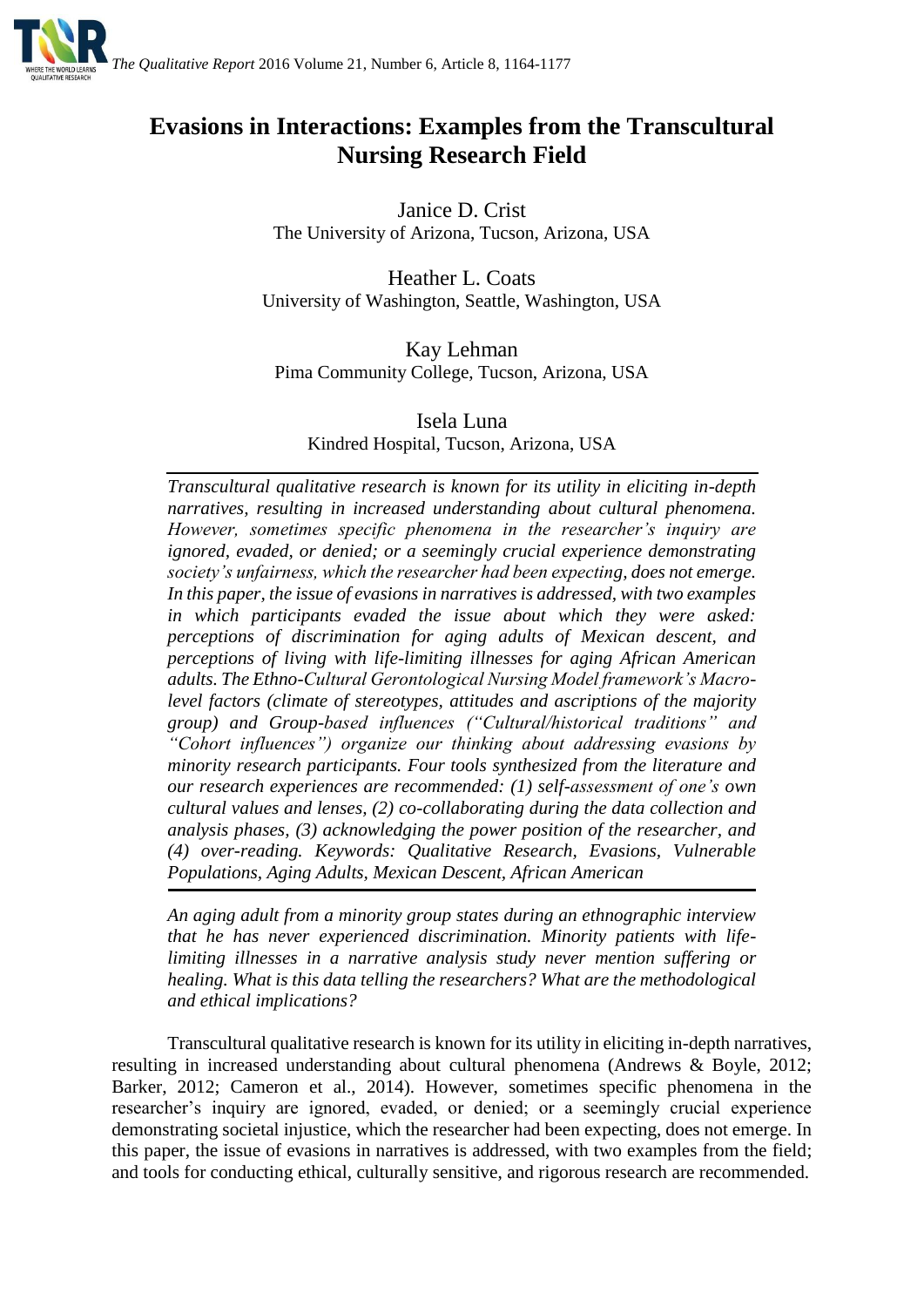The Ethno-Cultural Gerontological Nursing Model (ECGNM) (Phillips et al., 2015) situates our efforts in examining how qualitative researchers manage different levels of evasions, or what is not said or addressed during interviews or focus groups. Ethnogeriatrics inspires us to examine evasions vis-à-vis the intersection of aging, ethnicity, and health (Phillips et al.). Transcultural research often depends on interactions of the majority group with minority group research participants. Even if of the same minority group, researcher and participant may be at different subject positions (Foucault, 1973). Extant literature tends not to address cultural concepts common to more than one group. Based on this model and the underlying focus of this article, the following table details some of the important conceptual definitions related to ethno-geriatrics.

| <b>CONCEPTS</b> | <b>DEFINITIONS</b>                                                                         |
|-----------------|--------------------------------------------------------------------------------------------|
| Ethnicity       | "Self-identification with common social and cultural heritage" (Phillips et al., p. 120)   |
| Culture         | "A patterned behavioral response that develops over time as a result of imprinting the     |
|                 | mind through social and religious structures and intellectual and artistic manifestations" |
|                 | (Giger, 2012, p. 2)                                                                        |
| Aging           | "A vivacious developmental process that influences current behaviors, attitudes and        |
|                 | responses" (Phillips et al., p. 120)                                                       |
| Ethno-cultural  | "A view that acknowledges mutually exclusive, individual differences, within a larger      |
|                 | cultural sphere which is composed of ideas, beliefs and values and patterns that a group   |
|                 | has in common" $(p. 120)$                                                                  |

Table 1. Definitions: Ethno-Cultural Gerontological Nursing Model (Phillips et al., 2015)

In this article we examine the similarities of evasions across two ethnic groups and discuss our process of over-reading in two qualitative research studies with aging minority populations.

The ECGNM explanatory framework organizes community-based participatory research (CBPR) aging research with minority populations. Transcultural qualitative researchers hone their skills in strategies from their toolkits to improve their chances of establishing rapport, choosing an environment conducive to optimal comfort of the participant or focus group members, and facilitating an open and honest dialogue about phenomena. Researchers conducting CBPR will have already gained understanding from the group or community within which the phenomenon occurs, possibly even using a "culture broker" (Tripp-Reimer & Brink, 1985) to focus on phenomena that matter (Crist, Parsons et al., 2009), within the humanistic nursing science paradigm (Paterson & Zderad, 2008). This approach is very different from empirical science conducted within laboratory settings. CBPR researchers attempt to have co-collaborators "self-disclose," in many cases to a researcher from the majority non-Hispanic white (NHW) group. We challenge ourselves and colleagues to be aware of personal sharing that we are asking of another human being, especially across different social groups and levels of privilege. One way to "level the playing field" is to disclose of ourselves to the participant to develop trust among our co-collaborators. However, we need to judge in some way the delicate balance of self-disclosure within the interaction between the research and research participant.

Toward achieving this balance, the following reflexive interpretations about conducting research are organized within two major ECGNM constructs. The first is "Macro-level factors;" that is, "climate of stereotypes, attitudes and ascriptions of the majority group" (Phillips et al., 2015, p. 122). The second is "Group-based influences" (p. 122); that is, cultural/historical traditions" and "cohort influences" within which are grouped referentialindexical and high or low context culture.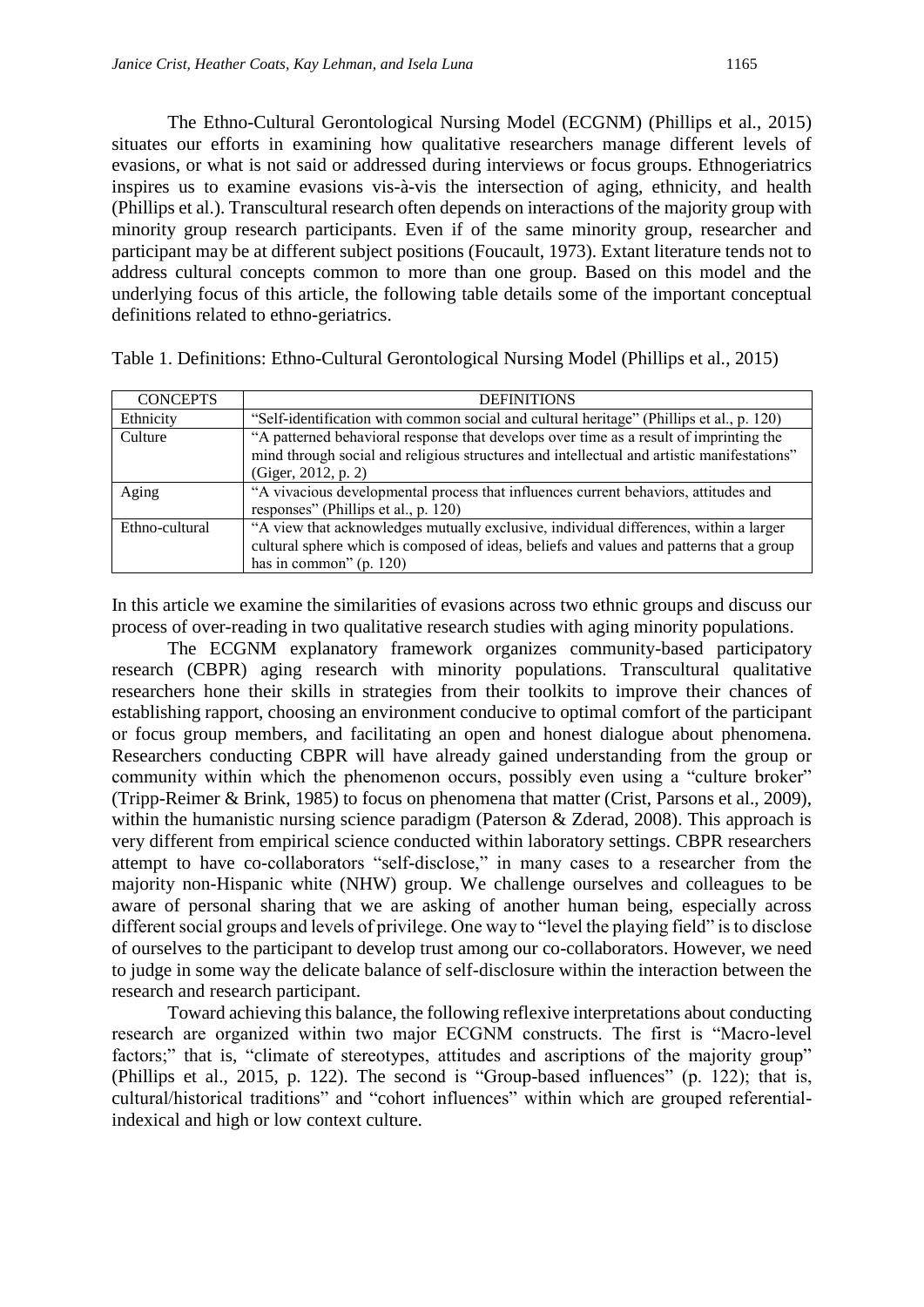#### **Macro-Level Factors: Subject Position, Clinical Gaze, and Social Desirability**

**Subject Position.** One of the basic tasks as researchers is to be aware of not only our participants', but our personal "subject position" (Foucault, 1973). This is especially important when embarking on research with minority cultures when we are of the majority culture or of a more advantaged social status in Western culture. Subject position is that perspective or set of regulated and regulatory discursive meanings from which text or discourse makes sense (Barker, 2012). The experiences of both researcher and research participant must be identified in order for the discourse to be meaningful for both parties. This identification and awareness of "subject position" tends to situate us as a certain kind of subject or person and is unavoidable in human interaction. It is during the process of self-disclosure between both parties that community-based relationships can flourish and co-collaboration can be established to cocreate new culturally sensitive knowledge. Evaluation of the "situational and interactional contexts" (Phillips et al., 1994, p. 206) are necessary as part of the interpretive process. For example, NHW researchers often use member checking (Lincoln & Guba, 1985) to confirm and assure credibility of the reported findings. However, Packer and Addison warn that participants may report revised memories when their original narratives are reviewed with them (1989). In general, member checking technique is thought to minimize interpretive biases.

**Clinical Gaze.** Foucault introduced the "clinical gaze," as the historical phenomenon that occurred when health care was moved from the community to hospitals and clinics as centers for medical training (1973). The clinical gaze has been related to treatment of people of Mexican descent; for example, Mexican migrants (Holmes 2012). Emphasis was given to clinical observation, characterized as one-way focus on the patient, rather than an interactive exchange between humans, highlighting the clinical assessment, bedside teaching (the ward round) and the incitement for the patient to make known his/her concerns (Foucault). Similarly, we find a paradox in our role as qualitative researcher. The researcher traditionally is staged in the dominant role; yet we are asking for frank, genuine openness in this basically one-way "gaze" at the participant. We sit in comfortable chairs at a kitchen or library table in a seemingly social context; and [we hope that] participants will forget the artificiality of the seemingly social situation. Indeed, participants will be sensitive to us, the researchers, hesitating to ask us about unpleasant or shameful issues which would not usually be discussed in social situations. Equally, we as researchers are also trying to be sensitive to participants' potential discomfort with complex personal issues during research situations and social interactions.

**Social Desirability.** Social desirability is a tendency to respond to inquiries with preconceived expectations. "With regard to people's reports about themselves, social desirability is the tendency to respond to questions in a socially acceptable direction. This response bias occurs mainly for items or questions that deal with personally or socially sensitive content" (Spector, 2004). This "yea-saying" is a natural response set for minorities responding in ways meant to satisfy the dominant group (Aday, Chin, & Andersen, 1980). However, the researcher can expand the concept of social desirability to include reciprocity, not just presented as the participant giving a socially desirable response. Rather, the researcher and participant are co-collaborators of what is shared between the two. The reciprocity dynamic shows the "respectful nature" (Maiter, Simich, Jacobson, & Wise, 2008) occurring within the interaction between co-collaborators, thus promoting a trusting relationship.

## **Group-Based Influences: Referential vs. Indexical Self and High and Low Context Cultures**

**Referential vs. Indexical Self.** Another relevant theory is Landrine's "referential" versus the "indexical" self (1992). In this theory, individuals in allocentric cultures such as the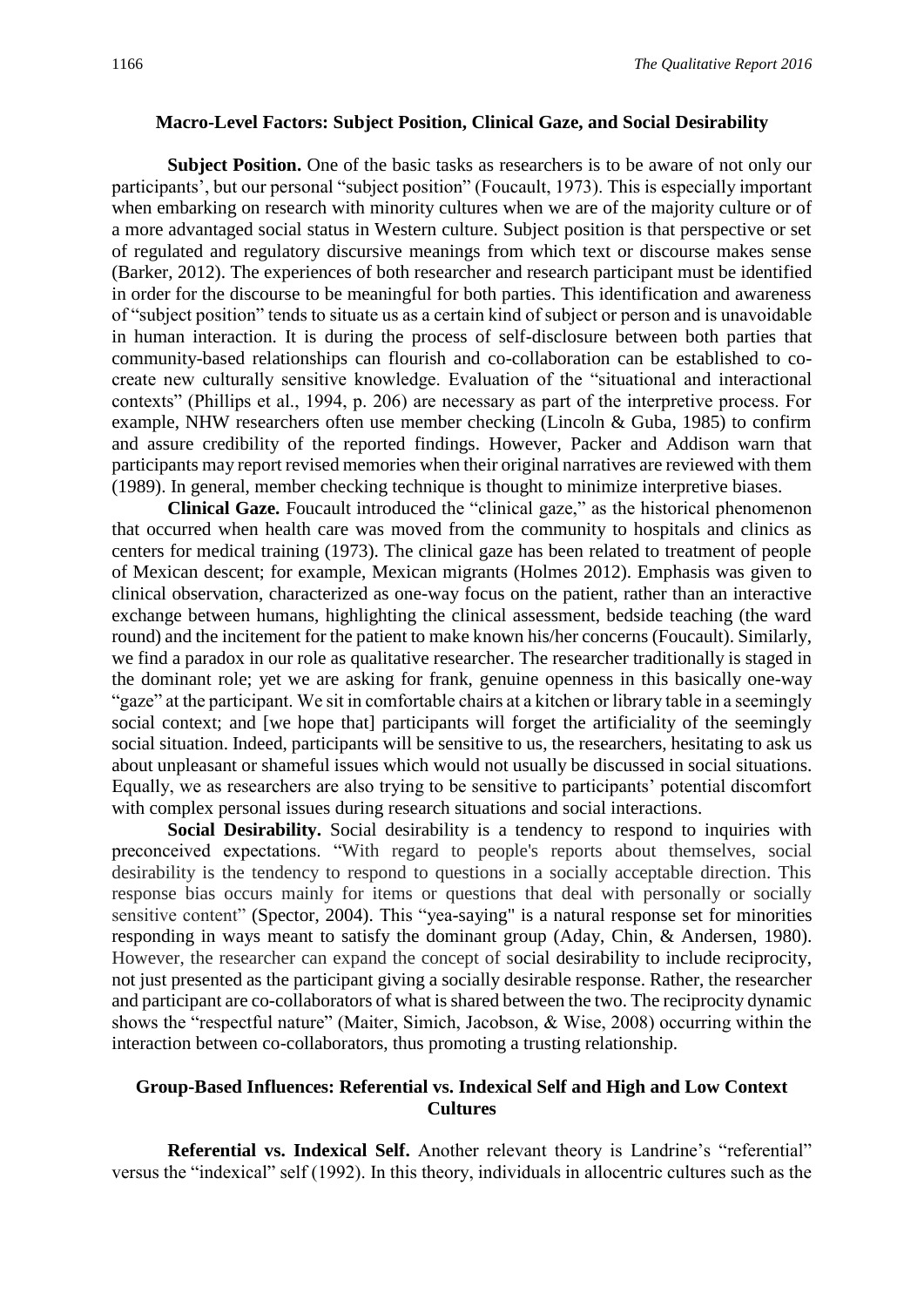Mexican culture view themselves "referentially," as parts of the whole, that is, of the group, or the society, rather than seeing the world in relation to their autonomous selves. Thus referential individuals may not perceive or report their own personal experience as separate from others, as might NHW researchers expect. Researchers need skills in perceiving reports about the group experience that otherwise might go unnoticed if they are only seeking individual, separate experiences. Researchers should also have an awareness of level of acculturation which also may affect levels of referential vs. indexical perspectives, as it also can affect, for example, "health needs, health-seeking behaviors, and self-disclosure" (Phillips et al., 2015, p. 125).

**High and Low Context Cultures.** Cultures vary in expectations of how explicitly issues are discussed. In "high context" cultures, topics may be left unsaid directly but still communicated indirectly. High context cultures expect communication to be subtle, nonconfrontational, and delivered via implicit cultural expectations (Rosado, 2005). If conflict arises, communication is indirect and vague. Members of communities with high context culture use many more non-verbal cues through years of practice immersed in and inseparable from the culture. There is an assumption that what is implicit is clearly understood. However, members of communities with "low context" culture use much more direct statements that may be characterized as less polite and more confrontational and clearly overt (Hall, 1976; Würtz, 2006). There is an assumption that what is stated directly is received directly.

Close observation of both is imperative in the interpretation of communication. However, in this case, an individual of a high context culture who does not question or confront directly might not necessarily approve or agree. Disagreement may be communicated with pauses and/or silence. For example, if a nurse is explaining post-hospital care options to family caregivers, an individual from a high context culture might nod and even say "yes" along with pauses of silence in between. If the nurse were from a low-context culture, communication would be assumed to be direct; and subtle cues of doubt, confusion, or disagreement might be easily missed.

As nurse researchers exploring minority aging adults' service use disparities and sensitive issues related to life limiting illnesses, we noticed similar experiences across the two transcultural research studies. We are both NHW women who have spent time in the field and in both communities, respectively, to establish rapport and trust. As indications of being accepted by the groups, one of us had been told that she had been thought of as a one of the daughters of a primary Mexican descent community leader's family in southern Arizona, founding members of the ENCASA Community Advisory Council; and one of us was affectionately always introduced by the African American informants in Mississippi, "Our crazy white girl." We believed we were non-biased in our data collection and analysis yet unexpected gaps remained which we termed "evasions." Following is a report of the findings for both examples from the field, presented as two case studies.

#### **Examples from the Field: Two Case Studies**

In this section we present two examples in which participants either evaded the issue about which they were asked; or themes that were expected did not emerge. The examples are on the topics of perceptions of discrimination for aging adults of Mexican descent, and perceptions of living with life-limiting illnesses for aging African American adults.

#### **Perceptions of Discrimination for Aging Adults of Mexican Descent**

After a discrimination questionnaire did not show significance when tested with southern Arizona Mexican descent aging adults compared to NHW aging adults, a focused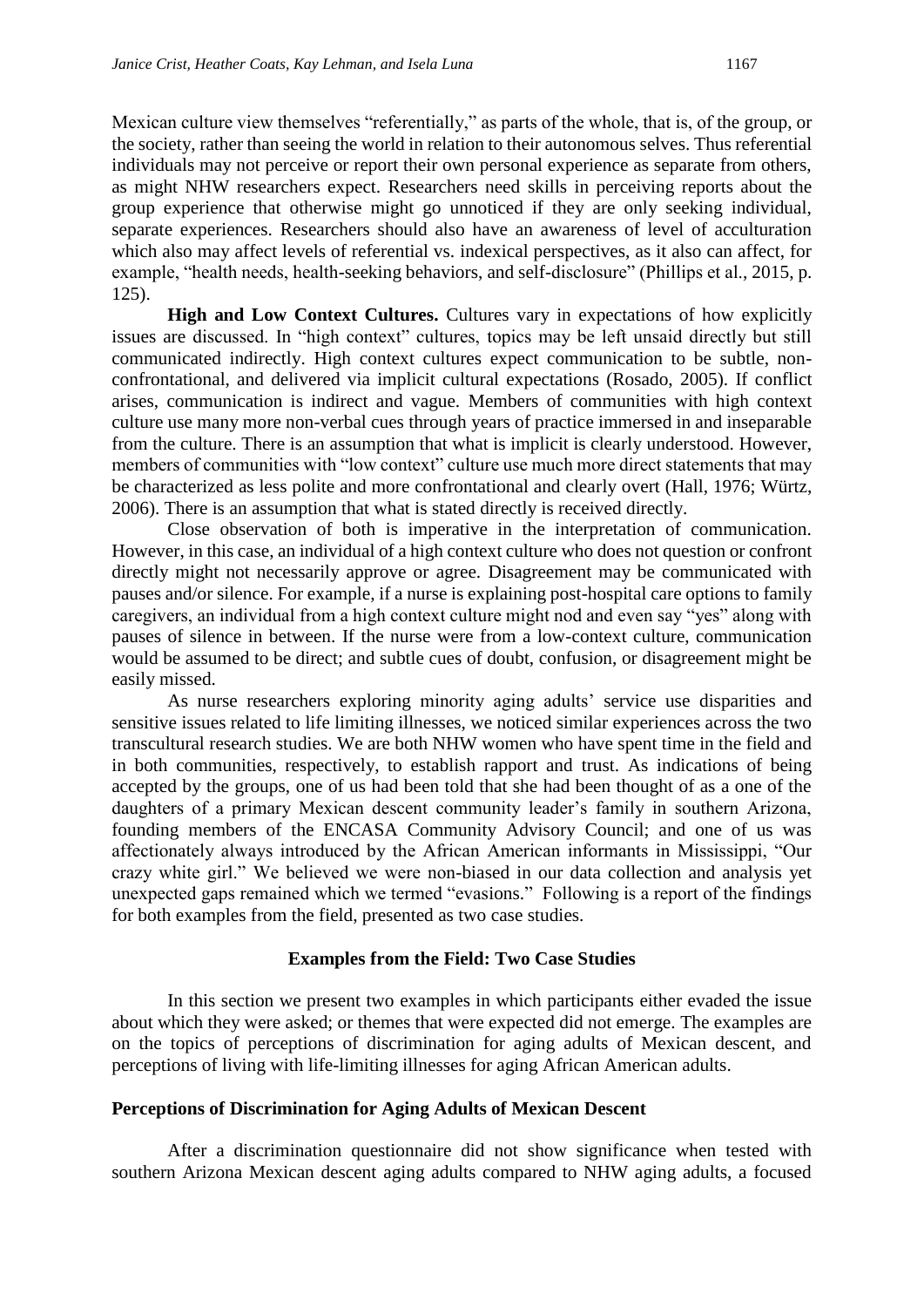ethnography was conducted with Mexican descent participants (n=6), ages ranging from mid-60s to mid-80s. Participants were interviewed about their perception of nursing care and whether they felt they had experienced any discrimination in the health care system. One participant was a native of Mexico; the rest had been born and raised in Arizona or other nearby areas of the Southwest; all were bilingual. The participants were asked to tell stories about experiences they had had with nurses, either in the hospital or in another setting. Once they related a story, they were then asked whether they had sensed discrimination in any of those encounters. Descriptors and components were extracted. Statements were studied for significance, recurrence, patterns, and meanings, using Ethnomethods (Crist, 2002; Leininger, 1990). Major themes were identified. Although the investigator conducting the focused ethnographic portion of the study was fluent in Spanish and English, and was known and trusted in the community, she was NHW.

All of the participants denied that they had experienced discrimination. A typical description of care received was, "they treated me like a queen in the hospital, the doctors and everyone. It was a wonderful operation." However, as participants denied ever having experienced overt discrimination in a health care setting, they reported discriminatory instances in other settings, ranging from refusal of service in restaurants, to unfair treatment in the military, and even to an accusation in a schoolroom incident. All these experiences were reported as having taken place in the distant past, or as incidents involving others, while denying that it ever happened to them. One participant stated, "I've never had any problems, but I know some friends that had some problems because they were Mexican. Going to restaurants, they would be the last to get served." One participant spoke of discrimination as a generality. When asked whether he had experienced it, he responded, "I've heard that, yes I have heard it, but I've never experienced it, or if I have experienced it, I can't remember. But I'm sure that there is discrimination, just like there is in different areas. I feel that we're all discriminatory in one way or another. We're all prejudiced in one way or another, but we have to try to be fair, because we're all in this together."

Several participants related discrimination to skin color variations. One participant said, "I've never had a problem [with discrimination], but I don't look Mexican." Another participant expressed a similar sentiment, explaining, "If I were darker, maybe they would treat me differently." One Mexican descent aging adult told a story of her fair-skinned brother who had obtained a mining job during the Depression, but had been fired soon afterward when the company became aware of his ethnicity. These stories would indicate the existence of a sense of discrimination based on ethnicity.

In some cases, the participants acknowledged discrimination happening to someone else, but blamed it on the person's perception, indicating that Mexican descent people were responsible for their experiences. Most participants denied having experienced discrimination in situations regarding health care, congruent with the non-significant results in the quantitative survey; and indicated that they would not hesitate to use health care services. These statements may have been driven by culturally embedded intents of social desirability or *personalismo* to protect the harmony of the interaction, or a way to protect the image of the participants' group.

Some participants acknowledged that some discrimination existed; but they placed a certain distance between the participant and the complaint. For example, the incident had taken place decades in the past, or it was a second-hand story. Several participants spoke of unfairness to Mexican descent people who were darker skinned, or of actions of one group of Mexicans against another. Participants generally told of an awareness of discrimination against their ethnic group, but denied having experienced it individually. This may support allocentrism, the cultural perspective that maintaining the integrity of the group is more important than meeting individual needs (Crist, McEwen et al., 2007), or a form of the referential perspective (Landrine, 1992).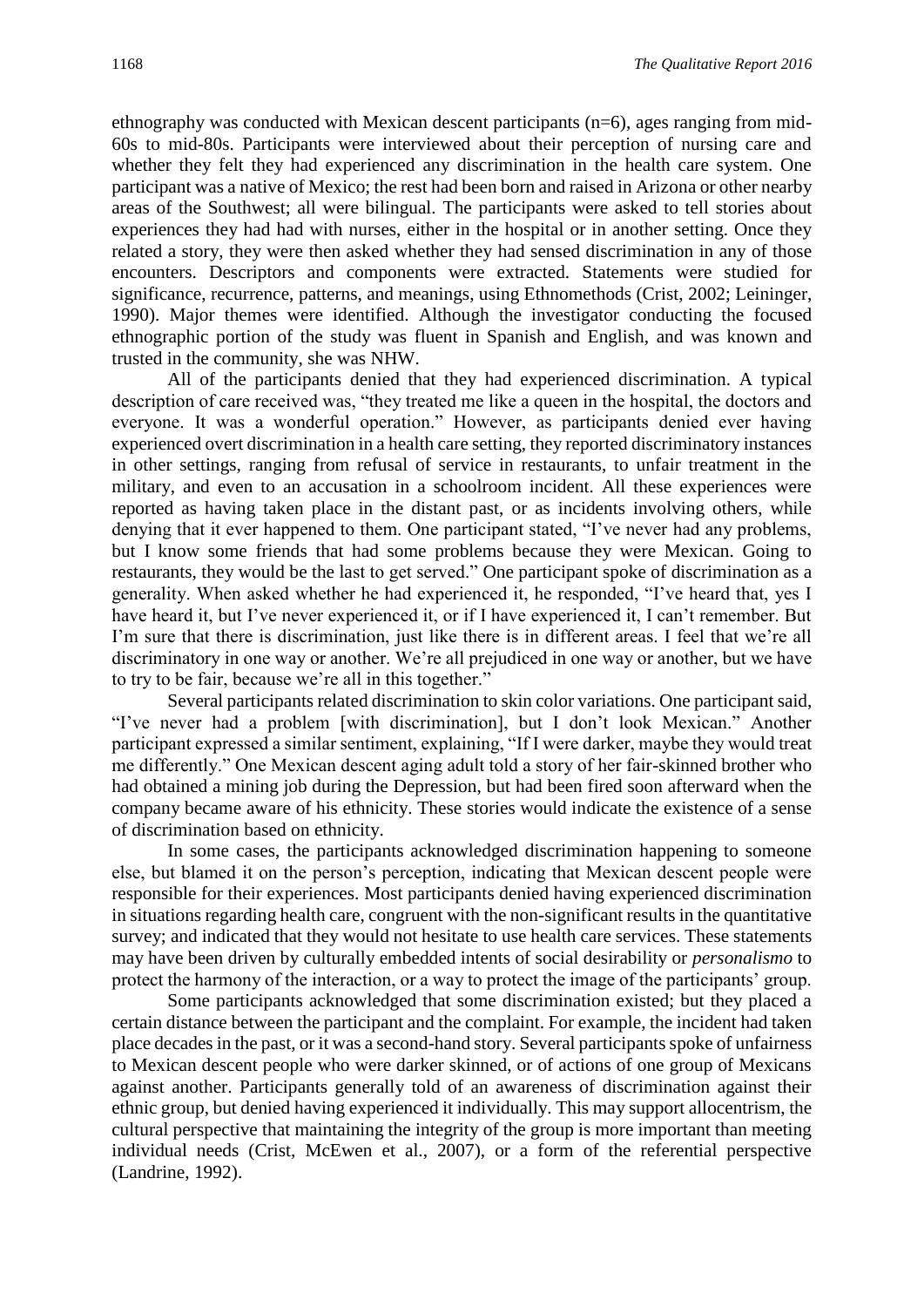#### **The Evasions of Suffering and Healing for African American Aging Adults**

In a narrative analysis study with seriously ill African American aging adults  $(N=13)$ , ages ranging from 60 to mid-80s, "evasions" were noticed with the absence of the terms "healing" and "suffering." Through the "narrative tool" of overeading (Poirier & Ayres, 1997), that of looking within and across the narratives and reading "between the lines" (Ayres, 2000, p. 362), the PI recognized the absence of "suffering" and/or "healing" within the stories told (Ayres, Kavanaugh, & Knafl, 2003). In this study, the aim was investigating suffering and healing in life limiting illnesses; yet, despite the researcher's using these terms throughout the interview, these terms were not used by the participants—a silence of what was not said by these participants.

For these African American aging adults, serious illness was not portrayed as suffering; rather, as one more of life's difficulties. Their serious illness was reported as being less difficult than some of their prior difficult life experiences or others' experiences of suffering. Only one of the 13 participants used the word "suffer" in relation to self in reference to physical suffering: "suffering with my lungs." Five other participants used the word suffering in reference to how others had suffered. These participants never discussed "suffering" in relation to their own illness. Instead, if negative aspects of their personal illness were discussed (i.e., "went down little hills"), their stories quickly changed to optimistic language to show how they "had learned," or "how God" helped them deal with their illness. In this story and others, suffering was not acknowledged as being experienced by participants.

Six African American aging adult participants used a form of the word "healing." When they did speak of healing, it was discussed only in relation to physical healing that occurred through their strong spiritual beliefs. One participant used the word in relation to a spiritual healing when referring to praying for others: "our reward is praying for others, because as we pray…others are to be strengthened and to be healed." Five participants told stories of physical healing, based on how God provided this healing. For example, Elanda (pseudonym) said after her stroke, "God come back and he didn't want to leave me like that, so he come back and I started to heal, my limbs, first my legs I started using my legs, and my arm, they just return."

These prior studies had findings that were similar because they were not congruent with the literature, our clinical experiences, and anecdotal findings. We were perplexed by the absence of qualitative and quantitative reports of discrimination for Mexican descent aging adults or the omission of any claims of healing or suffering from life limiting illnesses by African American aging adults. Therefore, we looked to the literature to explore other instances of these gaps and for insight into whether we were biased or culturally insensitive, or what other issues also might be part of the reasons for not yielding expected results. We found four tools that could be helpful to researchers and in moving the discussion forward of these issues.

#### **Researchers' Tools**

 Researchers' awareness of evasions in interactions can develop through practical applications from the tools discussed in this article. Culture is a part of both the researcher and the participants. It "has deep roots… and influences how we see objects, making the generation of meanings always social" (Beuthin, 2014, p. 127). Awareness of this social collective can be applied at every phase of the research process. Prior to beginning and throughout the research process, four tools are critical: (1) self-assessment of one's own cultural values and lenses; (2) co-collaborating during the data collection and analysis phases, (3) acknowledging the power position of the researcher; and (4) over-reading.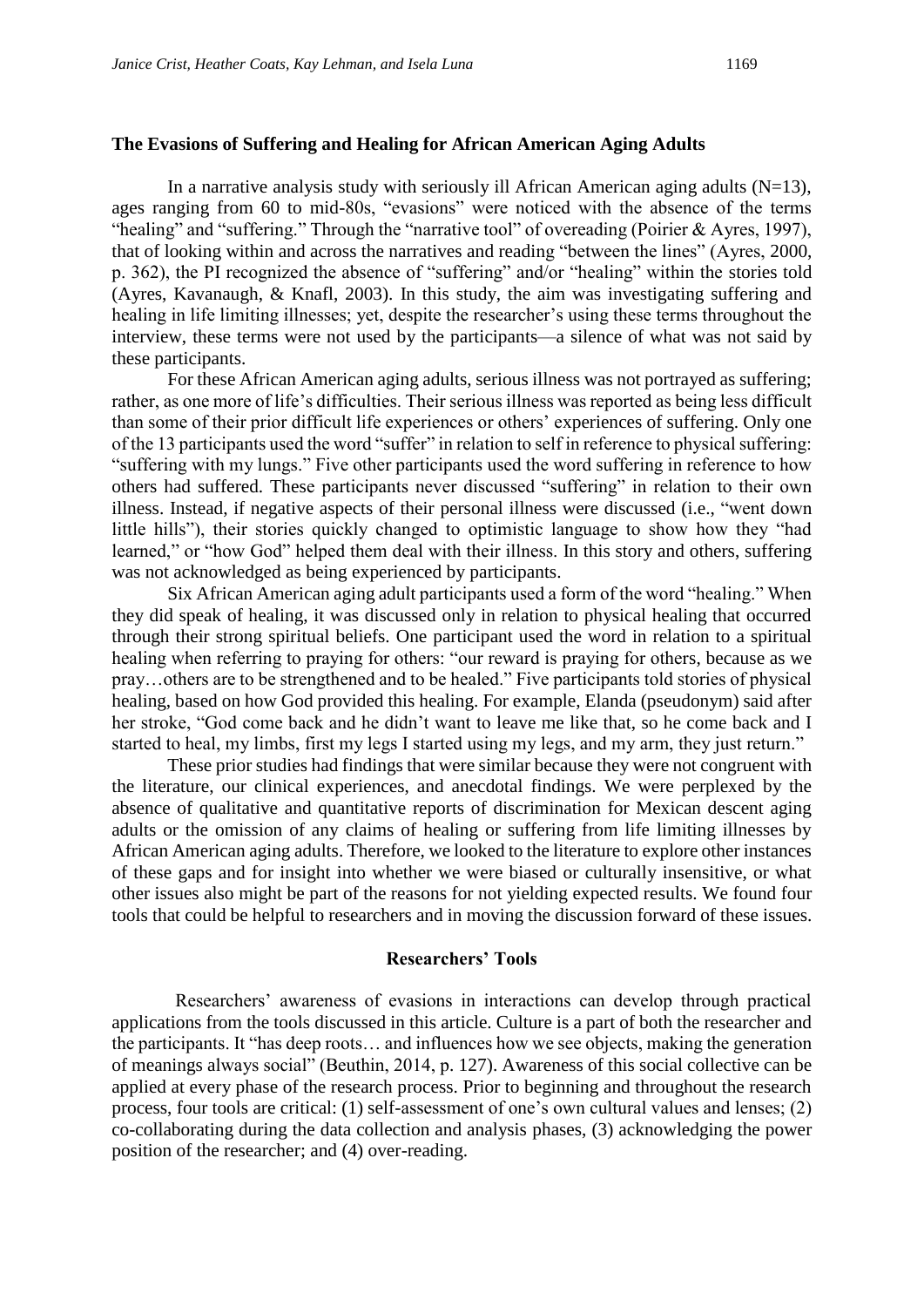First, before we begin our transcultural research, self-assessment of one's own cultural beliefs and values is essential. Cultural self-assessment (Andrews & Boyle, 2012) is a method for examining our own families' cultural lens, through which we often view the world without reflexivity. This lens, often unexamined, may affect research design decisions (e.g., data collection methods and how results are analyzed). Reissman (2008) discusses reflecting on the role of the interviewer taking a stance as being the "insider tempered by outsider." The researcher may not be an insider in the culture or may not have the illness, therefore "can never know fully another's direct experiences" (p. 23). Reissman explains that researchers' "influence" is moderated by "neutrality." One's own beliefs about, for example, personal space, body image, education, life experiences, and other beliefs, influence the interaction. The researcher needs to examine and be aware of how "one looks, acts and speaks" (p. 23).

Second, in establishing the team for the research study, co-collaboration is important. Prolonged engagement, facilitated by culture brokers as typical with CBPR (Tripp-Reimer & Brink, 1985), establishes the co-collaboration approach; however, establishing enough trust for authentic co-collaboration can require a lengthy time frame. For example, after the first author had met with the ENCASA Community Advisory Council quarterly for 8 years, during a typical discussion about a colleague's new instrument on ethnic identity, members politely gave feedback on the Spanish translation. Finally, a fairly new member, a (South American) linguist with a PhD, shared that the items seemed stereotypical and condescending. Other (Mexican descent) members agreed, one stating the researcher dressed more the Mexican part with her long skirts and dangling earrings than they; and one founding member quipping, "Should I get out my 'zoot suit'?" The researcher was taken by surprise that it had taken so long for members to confide their discomfort with the items. Possibly, typical high context (Hall, 1976) *"respeto"* (respect for authority and credentials) and "*simpatico*" (politeness), prevailed, rather than her more (low context) egalitarian pattern of communication she was used to and expected.

Beuthin (2014) suggests that face-to-face interviews may help develop trust within the relationship. In the African American aging adults research example, the face-to-face interview was enhanced as all interviews were collected in the participants' home. During interviews, the researcher remains an "active participant, engaged, genuinely present and authentic, open and subjective" (p. 126). To help facilitate an open narrative, the researcher should not focus on only getting the story, but on "entering into and exploring the story with the participant that they co-construct together" (p. 126). To do this, the researcher, through attentiveness, is linking the ideas and/or events the participant is describing; thus, both parties remain as interactive participants building the co-constructed description of the interactive interview experience.

Riesman suggests creating presence through emotional attentiveness, engagement, and listening (2008). Reissman recommends several interviewing best practices to use. The interviewer should follow the thread of the story as it unfolds, be genuinely curious, ask, engage, and be spontaneous, and give up control in the interview. For example, one dilemma is the use of audio-recording. The researcher must not forget that the audio-recorder may be an intruder into a trusting, attentive situation. Sometimes the best data may be gathered after the audio-recorder is removed, or when not using the recorder at all. Regardless of how one chooses to record the interview, the researcher should stay engaged, through "leading by following" the narrative (Beuthin, 2014, p. 125).

Third, in positions of power, the researcher needs to think about equality moderated by power positions while conducting the interview (Reissman, 2008). The interview becomes a sharing between both the researcher's and the participant's personal and professional boundaries. Through time, these boundaries can be learned and implicitly drawn. Then reciprocity is formed, thus helping to equalize power imbalances of subject position (Barker, 2012; Foucault, 1973). If reciprocity is present within the relationships, probing further or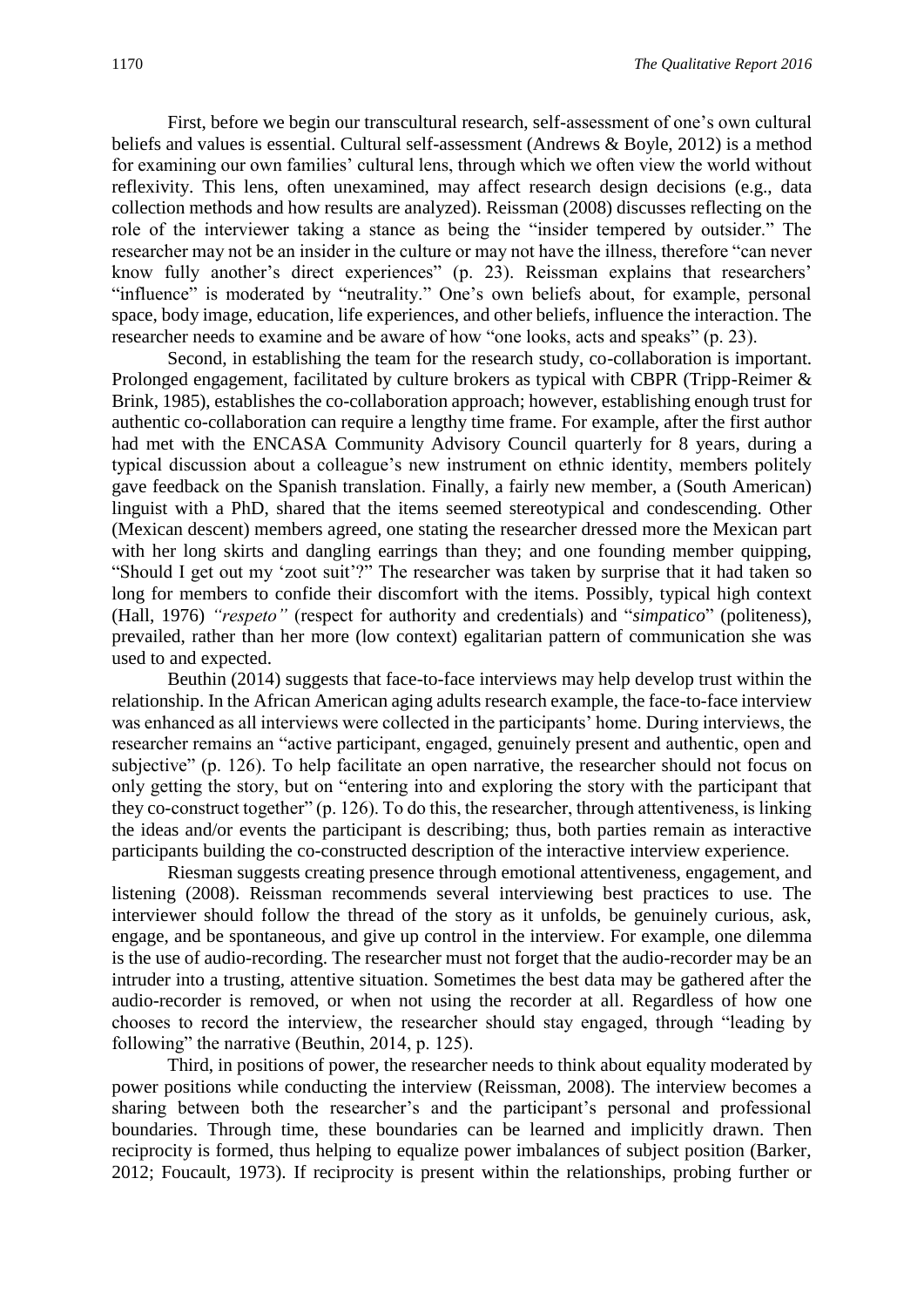allowing silence becomes more natural in the interview process. How much to ethically push for more information during the interview process becomes easier to discern. Qualitative researchers' purpose to collect rich meaningful data needs to be balanced with not exposing the participant and breaking down the reciprocal and trusting relationship. This trust then needs to be safeguarded by responsibilities between the two parties. At times, researchers may feel that something has been taken from the participant who has become the "vulnerable person" by sharing his/her story. Researchers need to remain aware that all interview participants volunteered and opened up due to the trusting relationship as they shared their stories. The researcher then must "do justice with the new story" and attempt to "pay full honor to the voice of the storyteller" (Beuthin, 2014, p. 130) to the fullest extent when presenting it to the healthcare community.

Through the awareness of power positions related to the researcher's and participant's ethnicity, a hybrid dialogic performance methodology grounds the qualitative data collection experiences. "Talk among speakers is interactively (dialogically) produced and performed as narrative" (Beuthin, 2014, p. 105). The realization that when gathering interviews in qualitative research through this "dynamic interactional communicative opportunity" (p. 125), "knowledge is constructed in the everyday world through an ordinary communicative actsstorytelling" (Riesman, 2008, p. 14). Research using this dialogical performance requires "interactional sensitivity and artful collaboration between interviewer and participant" (Beuthin, p. 131).

For example, when involved in qualitative data collection processes, the ever present acknowledgement of the power positions (subject position) between the researcher and the participants is necessary (Barker, 2012; Foucault, 1973). In the discrimination study, the adults valued a human, *personalismo* manner of health care delivery. Concerning the interaction of NHW nurses and Mexican descent clients, the participants pointed out that the nurse had to take the time to establish trust, and to remember that "with the Hispanic people, you have to have that personal attention. Slow, easy, don't rush me."

Research implications include gaining insight into what factors may be at play in working with minority participants. Knowing that a participant may be hesitant to be thought of as complaining, researchers need to take extra time to make a human connection. Expert transcultural nurse researchers are adept at "knowing the patient" and being able to make quick, accurate, intuitive assessments (Benner, Tanner, & Chesla, 1996). The expert transcultural nurse researcher should add to his/her interviewing toolkit the cultural component insight that the minority participant may be making every effort to "be a good citizen" and "not complain," even when more information is being solicited during the interview. Transcultural nurse researchers are cognizant that their work depends upon the generosity of participants to inform and share from the heart through the interactive process of co-constructing new knowledge.

During this interactive process, social desirability can lead to "silences and secrets of what is not said" (Poirer & Ayres, 2007, p. 551). Quantitative studies measuring possibly socially uncomfortable issues should include the Marlowe-Crowne Social Desirability Scale (1960) when possible, to help develop a competing hypothesis if group differences are shown to be non-significant; and qualitative studies should use data collectors of the same ethnicity when possible, also in an attempt to increase familiarity and decrease "socially desirable" responses.

Researchers must realize consistently the potential tensions that occur during these interactions and situations among researchers and participants of different power positions. The knowledge that narratives are "constructed by socially situated individuals from a perspective and for an audience" (Riesmann, 2008, p. 23) comes from the foundations of social constructionism (Crotty, 1998). It is within these acts the "potential for new or richer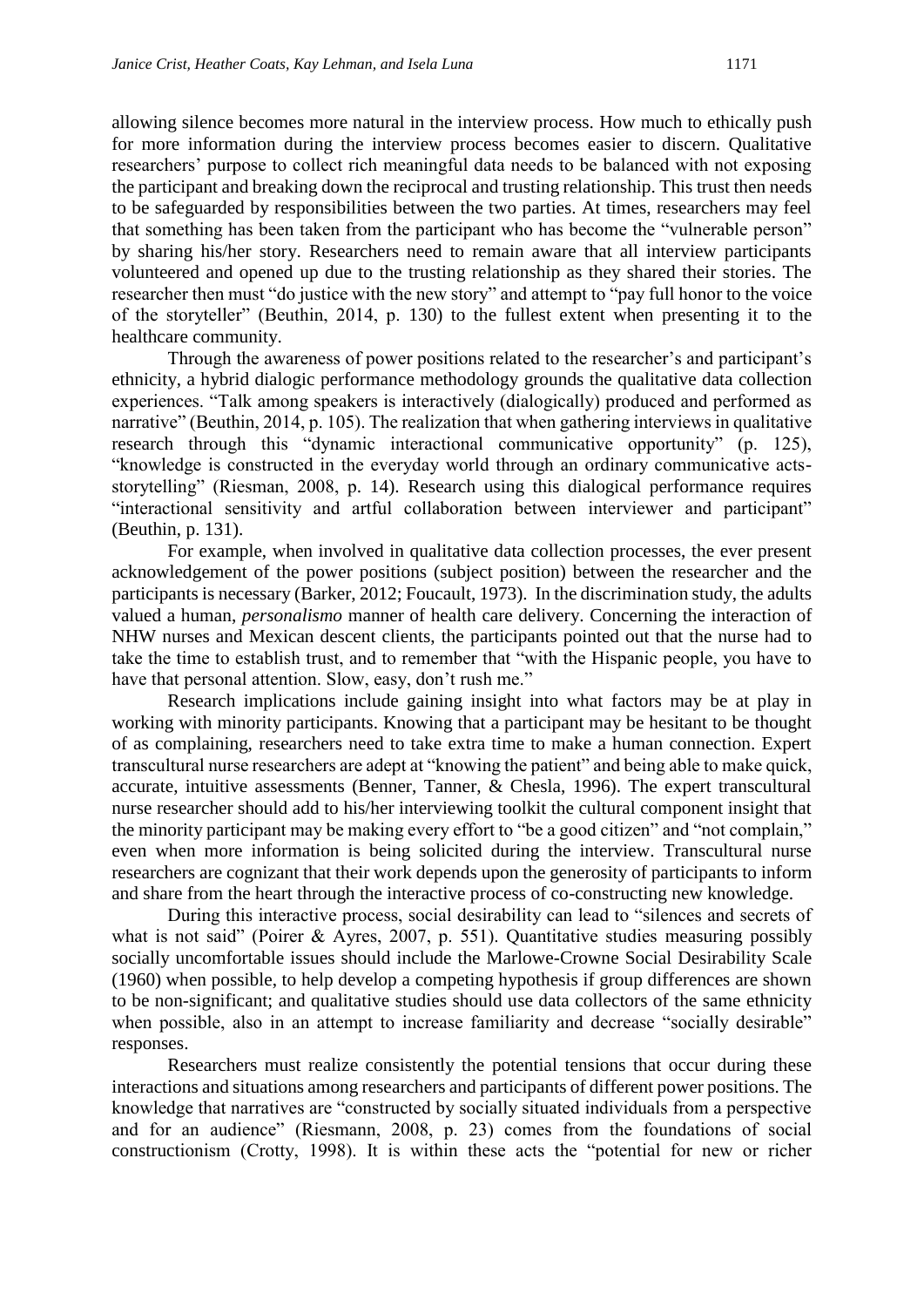meanings" can be created (Beuthin, 2014, p. 127). From these creations, "complex representations containing the plural voices of many" can be heard (p. 127).

Fourth, over-reading is part of the interpretive process that occurs when analyzing narratives. Over-reading may be necessary during the iterative process of reading back and forth between the qualitative data. Over-reading requires the researcher, within the interpretive process, to be "attentive to characteristics of texts such as repetitions, evasions, omissions, implied endings and incongruities of the narrative data" (Ayres, 2000, p. 361). Within this over-reading of the narrative, to understand that which is not told (e.g., traumatic, fearful or stressful experiences), the researcher requires "different analytical strategies" (Poirer & Ayers, 2007, p. 556). In the study with aging African Americans, the evasion of "suffering" and healing" required over-reading of the data.

In the over-reading process, the researcher pays special attention to the balance of what is said and unsaid, what is emphasized and what is not mentioned, what is verbal and what is non-verbal. In an earlier study, a form of over-reading revealed dissonance between how caregivers described their work and the descriptors they actually used, indicating potentially abusive dogmatism (Phillips & Rempusheski, 1986).

In another study focused on quality elder caregiving, Phillips et al. advocated that researchers take into account the influence of the interactional process on caregiving while incorporating the cultural background of both the participants (i.e., the aging adult and/or the caregiver) and the researcher. In this way, both "situational and interactional" (1995, p. 206) insights are included. A special strength of some high-context cultures is to combine the dark and light, sadness and humor, recognizing both as part of life, without necessarily trying to hide one or the other. Identifying such patterns will elicit a more complete story whether researching within high or low-context cultures. Pattern recognition could include, for example, watching for what is vehemently denied. What is emphasized in this way may be an unspoken concern. Also, over-reading could include noting the timing of silences; for example, before or after a question. As interpretive researchers, we must be aware that for the storyteller, these silences are most likely present for a reason. The storyteller might not want the interviewer to have the information; or the information is too painful to tell. This may be further data which can inform the interpretation.

#### **Discussion**

Insights through researchers' cultural self-assessment, co-collaborating acknowledging power positions, and over-reading may improve quantitative transcultural research. For example, revised instruments may be made more valid by addressing discrimination, suffering, or healing with built-in distance, based on the insights gained from our participants' views. Discrimination has entered more into the public consciousness recently (ABC News, 2015; Lilly, 2015; Saccaro, 2014). It is evident that discrimination, while only addressed directly with one of our two examples, is part of the "Macro-level, Political/World Climate" context in the United States (US) presently. One ENCASA Community Advisory Council member stated that aging adults consider discrimination as part of the way the world is; a different member stated that aging adults are aware of discrimination, and talk about it. Both agreed that younger Mexican descent people are more likely to be vocal about it. Also, "institutional" discrimination, or "structural" or "systemic racism" (Feagin & Bennefield, 2014; Sabo et al., 2014) may be conceptualized as part of society's context in the US, rather than being perceived as on a "personal level." Institutional discrimination is one of the three dimensions in the instrument we tested, corresponding to "everyday" discrimination that is subtle, ambiguous, but pervasive (Sue et al., 2007).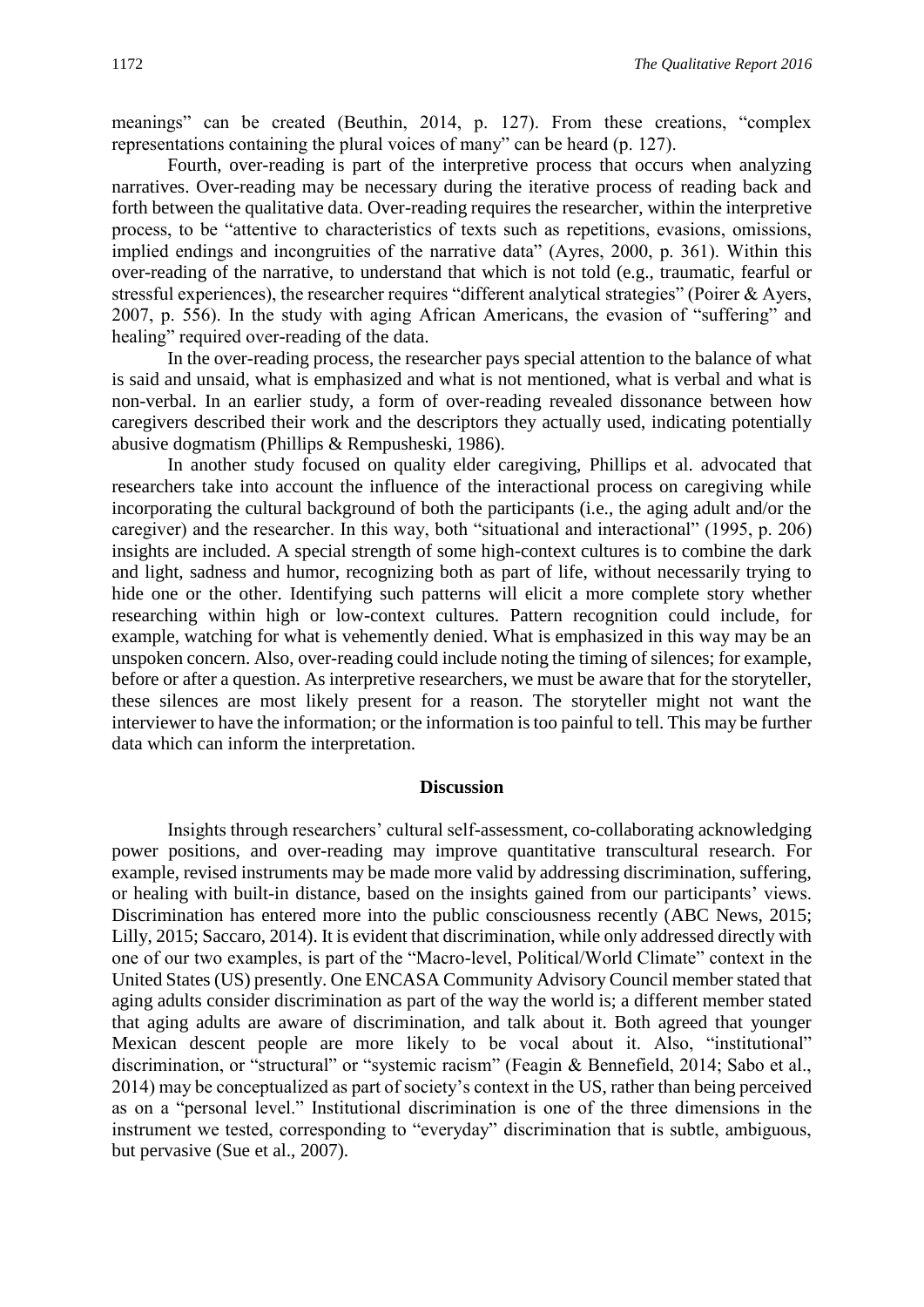The remarkable tendency toward detachment from the personal dimension of discrimination corresponds to results in a study whose literature review showed different variables affected perceptions of discrimination between high- and low-status groups (Shorey, Cowen, & Sullivan, 2001). As a low-status (and inferential) group, Mexican descent people would tend to avoid claiming having experienced discrimination in order "to maintain a sense of control over their experiences and bolster self-esteem" (p. 7), but would not hesitate to attribute claims to their group as a whole. Each individual would protect his or her self-image by contending to be better treated than Mexican descent adults as a group. During community discussions focused on sensitive topics; for example, instrument development, adequate time should be budgeted not only for the specific task, but also for respondents' debriefing, both for their emotional safety and to gain insight into the potential impact of asking about the topic with future respondents. Also, researchers need to remember to employ a human, *personalismo* manner when asking minority aging adults about sensitive topics.

#### **Limitations of the Studies**

Limitations of the studies could be using NHW investigators. In the Mexican descent discrimination study, the interviewer was NHW although she was fluent in Spanish and English. She was known in the community as an approachable and respectful member of the ENCASA Community Advisory Council, previous resident of the local neighborhood, and public health nurse. In the African American life limiting illnesses study, the interviewer was NHW, known in the community as a nurse practitioner and local nursing school faculty. The investigators' race and ethnicity may have caused three or more limitations: missed verbal nuances and non-verbal cues that could have been explored more in-depth during interviews but were missed opportunities; possibly decreased ability to establish as familiar and natural trust as one of the same race or ethnicity; and overlooking nuanced results in the qualitative narratives during data analysis. Although saturation was reached (Lincoln & Guba, 1985; Sandelowski, 1995) in the previously conducted qualitative studies noted above, seeking more informants or conducting multiple interviews with the same informant (Crist & Tanner, 2003) might have contributed more rigor to the original findings of these studies.

#### **Conclusions**

Cultural awareness is a foremost concern with transcultural nurse researchers. A balance between "over-reading" and respecting participants' "co-collaborator" status and clear preference to leave words or topics unsaid will move research further toward understanding of harmful, pervasive experiences that may inappropriately limit use of vital services for growing minorities in the US. In accord with Phillips et al. (2015), there is scant data that incorporates the intersection of aging, ethnicity, and health; for example, ethnogeriatrics.

Finessing research with the recommended tools can contribute to not only more culturally sensitive research practices, but also knowledge that may contribute to culturally appropriate care for diverse aging adults. As transcultural nurse researchers, reframing the narrative encounters as "acts of service" allows for one to "listen generously" just as practicing nurses are trained (Remen, n.d.) Within this service oriented view, the importance of intersubjectivity and contingency during the interactions between co-collaborators is "offering one another our experiences" (Gadow, 1995, p. 213). In the nursing research world, sharing and dependence on local knowledge between all parties is essential, perhaps where "safe passage may be found" (p. 212).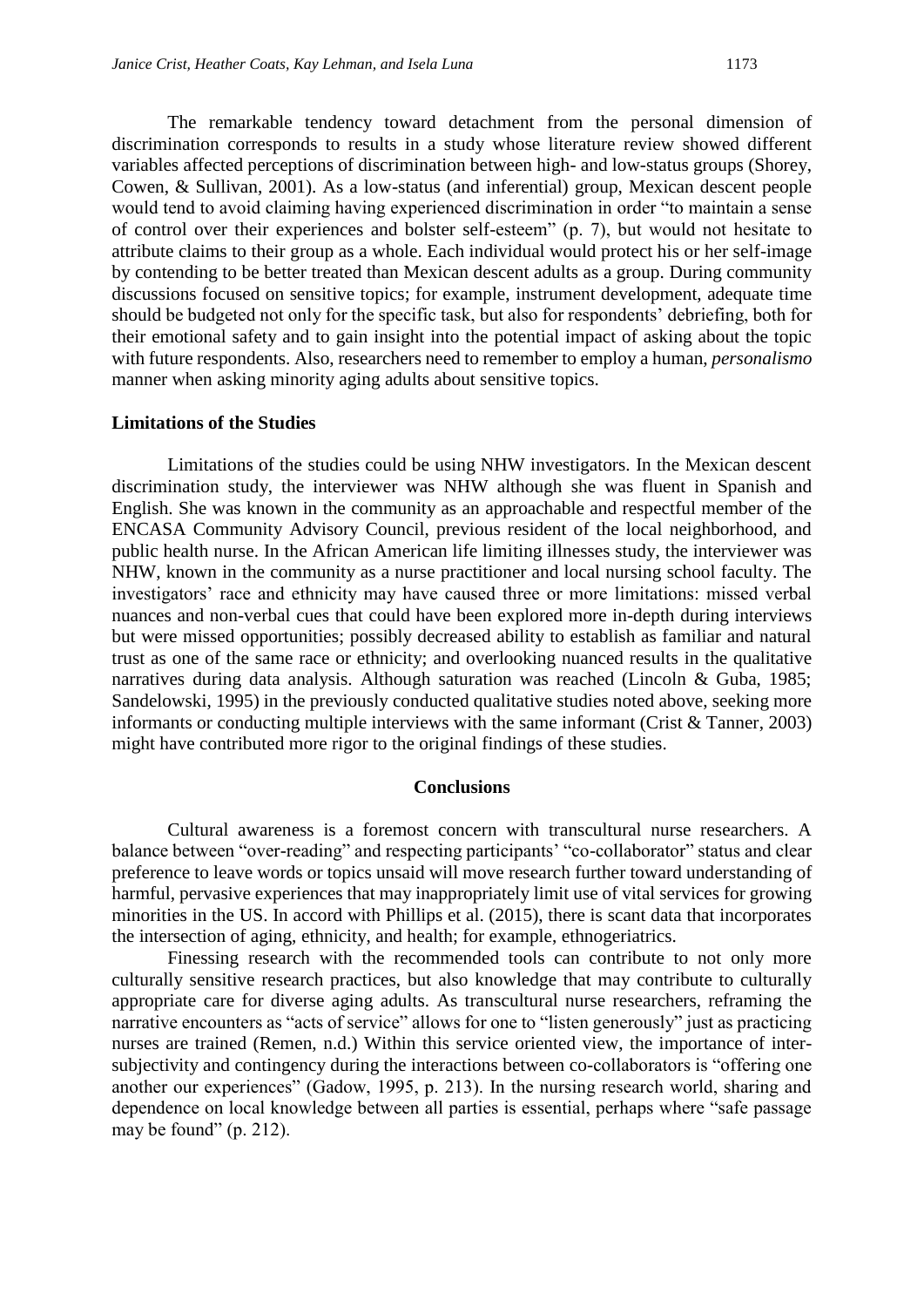#### **References**

- Adichie, C. N. (2009). *Chimamanda Ngozi Adichie: The danger of a single story* [Video file]. Retrieved from the state of the state of the state of the state of the state of the state of the state of the state of the state of the state of the state of the state of the state of the state of the state of the state of
	- [http://www.ted.com/talks/chimamanda\\_adichie\\_the\\_danger\\_of\\_a\\_single\\_story](http://www.ted.com/talks/chimamanda_adichie_the_danger_of_a_single_story)
- Anzaldúa, G. (1987). *Bordelands/La frontera.* San Francisco, CA: Aunt Lute Books.
- Anzaldúa, G. (Ed.). (1990). *Making face, making soul/haciendo caras: Creative and critical perspectives by feminists of color*. San Francisco, CA: Aunt Lute Books.
- Au, W. (2009). *Unequal by design: High-stakes testing and the standardization of inequality*. New York, NY: Routledge.
- Balderrama, F. E., & Rodríguez, R. (2006). *Decade of betrayal: Mexican repatriation in the 1930s.* Albuquerque, NM: University of New Mexico Press.
- Burciaga, M. R. (2007). *Chicana Ph.D. students living Nepantla: Educacíon and aspirations beyond the doctorate.* (Unpublished doctoral dissertation). University of California at Los Angeles, CA.
- Calderón, D., Bernal, D. D., Huber, L. P., Malagón, M. C., & Vélez, V. N. (2012). A Chicana feminist epistemology revisited: Cultivating ideas a generation later. *Harvard Educational Review*, *82*(4), 513-539.
- Chávez, C. (2008). Conceptualizing from the inside: Advantages, complications, and demands on insider positionality. *The Qualitative Report, 13*(3), 474-494. Retrieved from <http://nsuworks.nova.edu/tqr/vol13/iss3/9>
- Collier, J., & Collier, M. (1967). *Visual anthropology: Photography as a research method*. Albuquerque, NM: University of New Mexico Press.
- Covarrubias, A. (2011). Quantitative intersectionality: A critical race analysis of the Chicana/o educational pipeline, *Journal of Latinos and Education*, *10*(2), 86-105. doi: 10.1080/15348431.2011.556519
- Crenshaw, K. (1991). Mapping the margins: Intersectionality, identity politics, and violence against women of color. *Stanford Law Review*, *43*(6), 1241-1299. doi:10.2307/1229039
- Crenshaw, K. (1989). Demarginalizing the intersection of race and sex: A black feminist critique of antidiscrimination doctrine, feminist theory and antiracist politics. *University of Chicago Legal Forum, 140,* 139–167.
- De Graaf, L. B. (1970). The city of black angels: Emergence of the Los Angeles ghetto, 1890- 1930. *Pacific Historical Review*, *39*(3), 323-352.
- Delgado Bernal, D. (1998). Using Chicana feminist epistemology in educational research. *Harvard Educational Review*, *68*(4), 555–583.
- Delgado Bernal, D. (2001). Learning and living pedagogies of the home: The Mestiza consciousness of Chicana students. *International Journal of Qualitative Studies in Education*, *14*(5), 623-639.
- Delgado Bernal, D. (2002). Critical race theory, Latino critical theory, and critical racedgendered epistemologies: Recognizing students of color as holders and creators of knowledge. *Qualitative Inquiry*, *8*(1), 105–126.
- Erickson, F. (2011). A history of qualitative inquiry in social and educational research. In N. Denzin and Y. Lincoln (Eds.), *The Sage handbook of qualitative research* (4th ed., pp. 43-59). Los Angeles, CA: Sage.
- Donato, R., & Hanson, J. S. (2012). Legally white, socially "Mexican": The politics of de jure and de facto school segregation in the American Southwest. *Harvard Educational Review*, *82*(2), 202-225.
- Freire, P. (1970). The adult literacy process as cultural action for freedom. *Harvard Educational Review, 40*(2), 205-225. <http://dx.doi.org/10.17763/haer.40.2.q7n227021n148p26>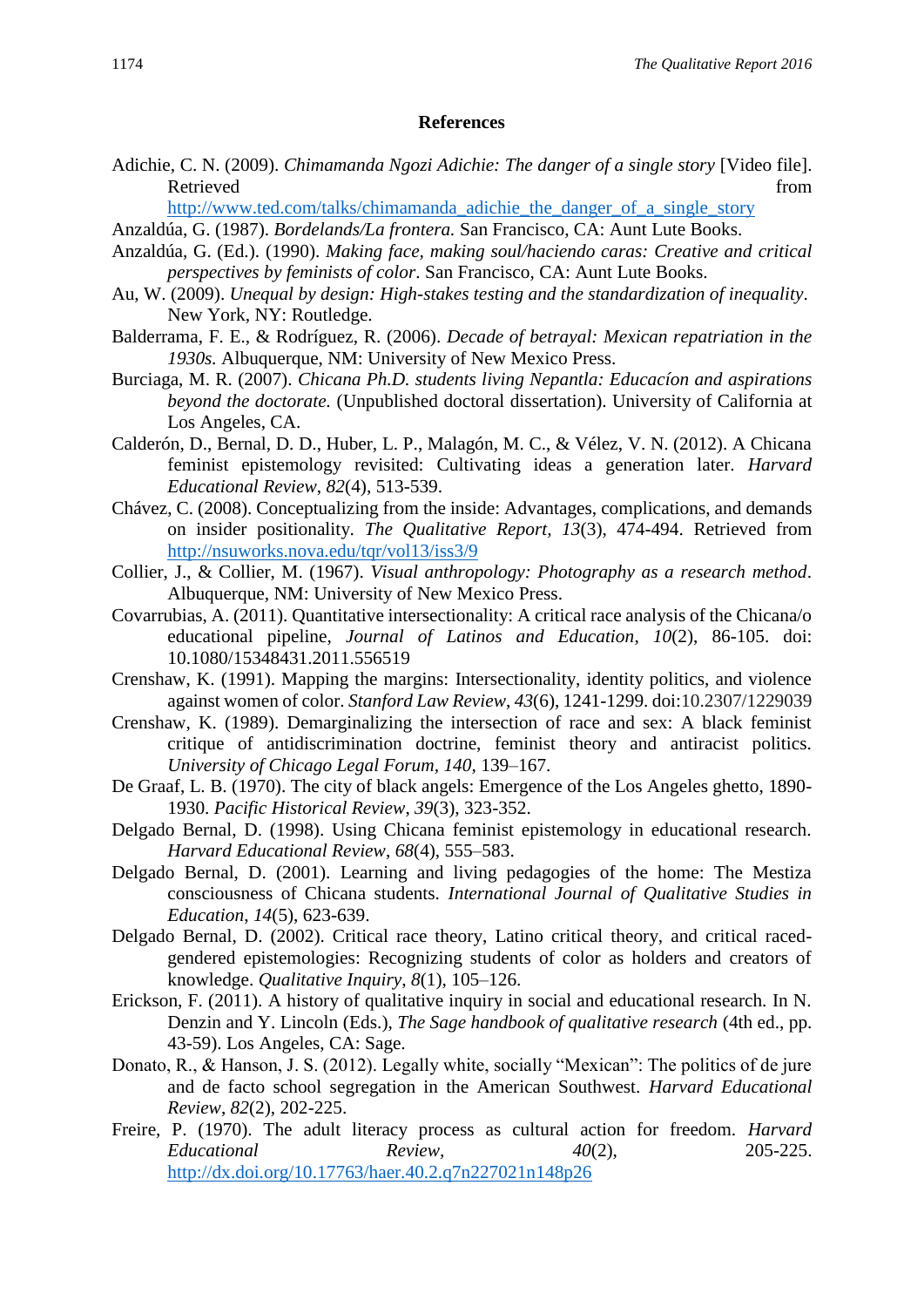Freire, P. (2000). *Pedagogy of the oppressed.* New York, NY: Bloomsbury Publishing.

- Freire, P., & Faundez, A. (1989). *Learning to question: A pedagogy of liberation.* Geneva, Switzerland: WCC Publications.
- Freire, P., & Macedo, D. (1995). A dialogue: Culture, language, and race. *Harvard Educational Review, 65(*3), 377-403.
- Freire, P., & Macedo, D. (2013). *Literacy: Reading the word and the world.* London, UK: Routledge.
- Flamming, D. (2005). *Bound for Freedom: Black Los Angeles in Jim Crow America.* Berkeley, CA: University of California Press.
- Giroux, H. (1988). *Teachers as intellectuals: Toward a critical pedagogy of learning*. Granby, MA: Bergin & Garvey Publishers.
- González, G. G. (1990). *Chicano education in the era of segregation.* Cranbury, NJ: Associated University Presses, Inc.
- Grammar school notes. (1924, October 30). *The Barstow Printer,* p. 8.
- Harper, D. (2002). Talking about pictures: A case for photo elicitation. *Visual Studies, 19*(1), 13-26.
- Hurtado, S., Carter, D. F., & Spuler, A. (1996). Latino student transition to college: Assessing difficulties and factors in successful college adjustment. *Research in Higher Education*, *37*(2), 135-157.
- Hurtado, S., & Carter, D. F. (1997). Effects of college transition and perceptions of the campus racial climate on Latino college students' sense of belonging. *Sociology of Education, 70,* 324–345.
- Irizarry, J.G. (2007). "Home-growing" teachers of color: Lessons learned from a town-grown partnership. *Teacher Education Quarterly*, *34*(4), 87–102.
- Keeling, P. J. (Ed.). (1976). *Once upon a desert: A bicentennial project*. Barstow, CA: Mojave River Valley Museum Association.
- Kuh, G. D., Cruce, T. M., Shoup, R., Kinzie, J., & Gonyea, R. M. (2008). Unmasking the effects of student engagement on first-year college grades and persistence. *Journal of Higher Education*, *79*, 540-563.
- Ladson Billings, G. (1994). *The dreamkeepers: Successful teachers of African American children*. San Francisco, CA: Jossey-Bass Inc.
- Margolis, E. (1999). Class pictures: Representations of race, gender and ability in a century of school photography. *Visual Studies*, *14*(1), 7-38.
- McDonough, P. M., & Fann, A. J. (2007). The study of inequality*.* In P. J. Gumport (Ed.), *Sociology of higher education: Contributions and their contexts* (pp. 53-93). Baltimore, MD: Johns Hopkins University Press.
- Miranda, E. G. (2006). Mexican immigrant families: Cultural survival and adaptation in the formation of community in Los Angeles, 1900-1945. In M. Schiesl & M. Dodge (Eds.), *City of promise: Race and historical change in Los Angeles* (pp. 11-38). Claremont, CA: Regina Books.
- Moll, L. C., Amanti, C., Neff, D., & Gonzalez, N. (1992). Funds of knowledge for teaching: Using a qualitative approach to connect homes and classrooms. *Theory into Practice, 31*(2), 132-141.
- Moon, G. L. R. (1980). *Barstow depots and Harvey houses.* Barstow, CA: Mojave River Valley Museum Association.
- Moraga, C., & Anzaldúa, G. (Eds.). (1983). *This bridge called my back: Writings by radical women of color* (2nd ed.). New York, NY: Kitchen Table: Women of Color Press.
- Pak, Y. K. (2002). *Wherever I go, I will always be a loyal American: Schooling Seattle's Japanese Americans during World War II* (Vol. 13). Hove, UK: Psychology Press.
- Pérez Huber, L. (2010). Suenos indocumentados: Using LatCrit to explore the testimonios of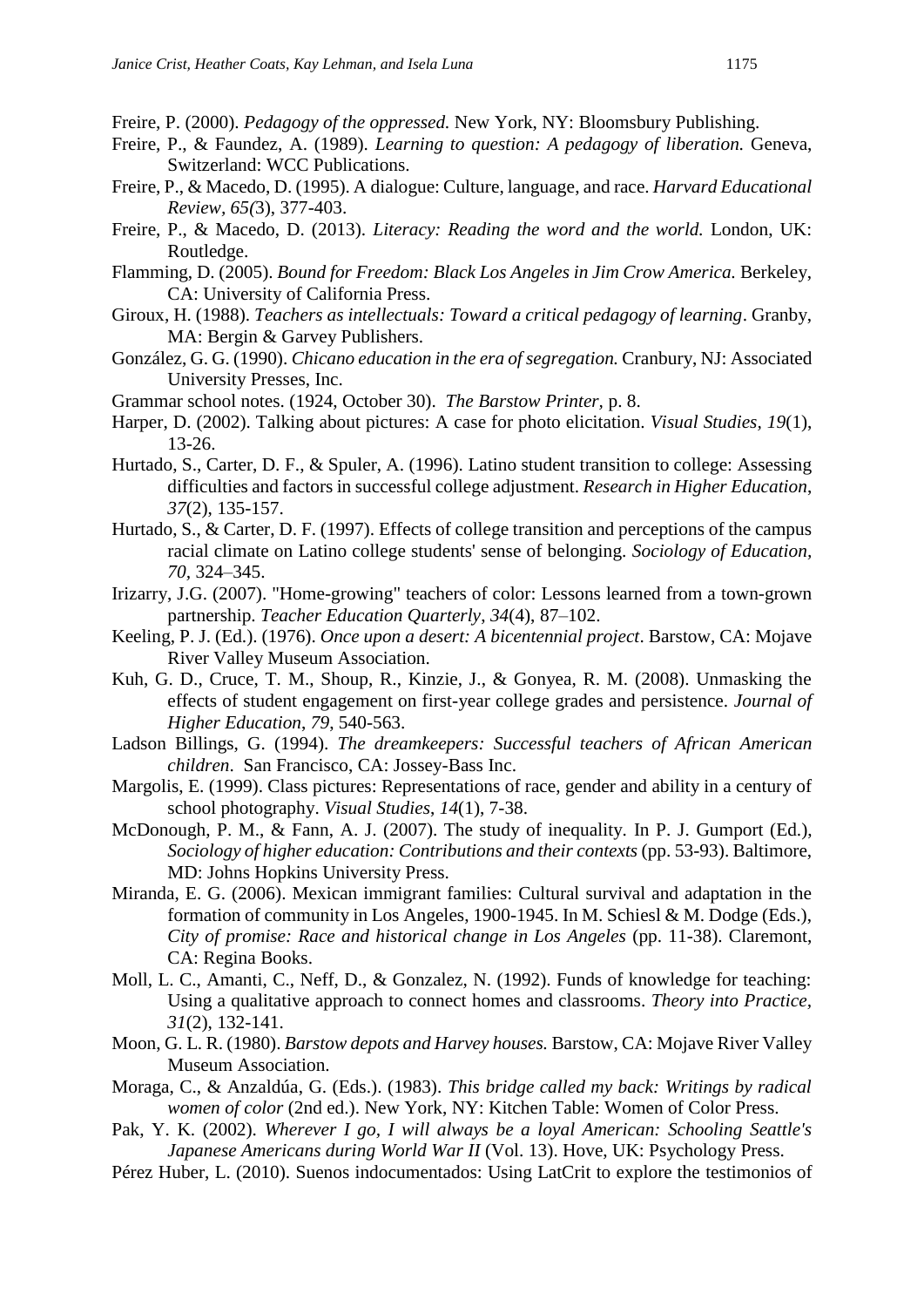undocumented and U.S. born Chicana college students on discourses of racist nativism in education. Unpublished doctoral dissertation UCLA dissertation.

- Ruiz, V. L. (1998). *From out of the shadows: Mexican women in twentieth-century America.* New York, NY: Oxford University Press.
- San Miguel, G., Jr. (1986). Status of the historiography of Chicano education: A preliminary analysis. *History of Education Quarterly, 26*(4), 523-536.
- Shor, I., & Freire, P. (1987). *A pedagogy for liberation: Dialogues on transforming education.* Westport, CT: Greenwood Publishing Group.
- Spector, P. (2004). Social desirability bias. In M. S. Lewis-Beck, A. Bryman & T. Futing Liao (Eds.), *The Sage encyclopedia of social science research methods* (pp. 1044-1045)*.*  Retrieved on June 12, 2015 at DOI: <http://dx.doi.org/10.4135/9781412950589>
- Tinto, V. (1993). *Leaving college: Rethinking the causes and cures of student attrition* (2nd ed.). Chicago, IL: The University of Chicago Press.
- United States Census Bureau. (1930). *Population schedule of Barstow Township, enumeration district #36-A.*
- Valencia, R. R., & Solorzano, D. G. (1997). Contemporary deficit thinking. In R. Valencia (Ed.), *The evolution of deficit thinking in educational thought and practice* (pp. 10- 210). Washington, DC: Falmer Press.
- Wang, C., & Burris, M. A. (1997). Photovoice: Concept, methodology, and use for participatory needs assessment. *Health Education & Behavior*, *24*(3), 369-387.
- Yosso, T. (2005). Whose culture has capital? A critical race theory of community. *Race Ethnicity and Education, 8*(1), 69-91. doi: 10.1080/1361332052000341006

#### **Author Note**

Janice D. Crist, RN, PhD, FNGNA, FAAN is an Associate Professor, College of Nursing, The University of Arizona. Correspondence regarding this article can be addressed directly to: [jcrist@email.arizona.edu.](mailto:jcrist@email.arizona.edu)

Heather Coats, MS, APRN-BC, PhD, is a Post-Doctoral Scholar, Cambia Palliative Care Center of Excellence, University of Washington. Correspondence regarding this article can also be addressed directly to: [coatsh@email.arizona.edu.](mailto:coatsh@email.arizona.edu)

Kay Lehman, RN, MSN, CWOCN is Adjunct Faculty, Pima Community College, Tucson, AZ. Correspondence regarding this article can also be addressed directly to: [kayefel@cox.net.](mailto:kayefel@cox.net)

Isela Luna, RN, PhD, CCM, is the Director of Case Management, Kindred Hospital, Tucson, AZ. Correspondence regarding this article can also be addressed directly to: [Iselalunarn.phd@gmail.com.](mailto:Iselalunarn.phd@gmail.com)

Copyright 2016: Janice D. Crist, Heather Coats, Kay Lehman, Isela Luna, and Nova Southeastern University.

### **Acknowledgement**

The authors gratefully acknowledge funding from the College of Nursing, The University of Arizona, Dean's Research Award; NIH/NHLBI T32 HL 125195-1; and contributions by John B. Haradon, MEd, MSHP.